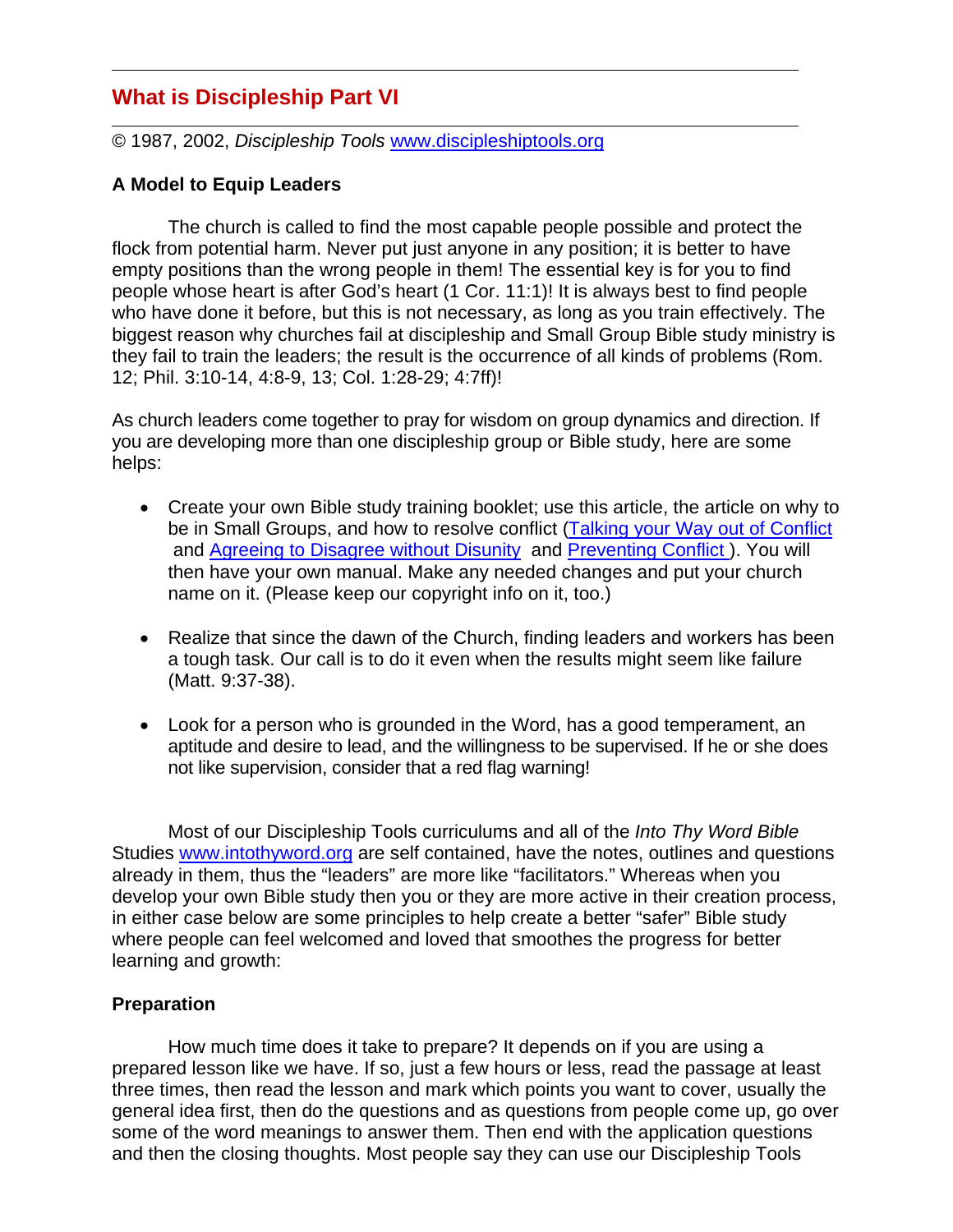curriculums and any *Into Thy Word* studies after a couple of hours of preparation. If you are using another prepared study guide such as one from Navigators, it may take you around an hour to read the passage and go over the study notes and questions. Why do ours take longer? Because they are more in-depth and comprehensive and we have 2 to 3 times more information than you would normally use. So you have to go over it to see what fits your people and study goals. Remember the more time you put in it, on any curriculum or format you use, the better quality the teaching, learning and discussions your group will have. Keep in mind this is stewardship, how much will God be glorified if we are in a rush and skimp on it, is He glorified?

 To totally develop your own study may take at least 10 and up to 20 hours, to outline the passage, do some inductive research and prepare some questions. It takes us 40 to 100 hours to prepare each of our studies due to all the research we put in it, this is because we use them as training tools and to be published, your studies do not need to be that comprehensive.

### **Types of leaders**

 Depending how you feel called to structure your Small Groups you can assign leadership functions to one or more people for each group and even rotate leadership in those groups.

**Teacher:** This person is the primary leader for the Bible study. They can provide the teaching, be in charge of the curriculum, and/or for starting and facilitating the discussion, making sure everyone has a chance to contribute and no one person dominates the group. This role can rotate form week to week bit it is best to have a consistent person. If there is a rotation, then someone needs to take responsibility of choosing the leaders, curriculum, make sure it flows, and that the right set of course and questioning are being used.

**Host:** This person provides the logistics, hospitality, a place for the study (small groups work best in a home, Bible studies can be at the church too), keeps it fairly neat and welcoming, and facilitates the refreshments. Also, he or she keeps a list of the members, takes attendance to make sure absent people are followed up in the week to see how they are doing, provides good driving directions, gets the curriculum out to people a few days ahead of time if needed, and gives an email or call to remind people periodically. This position can also be rotated as long as consistency and the location are known to all.

**Prayer:** This person is in charge of the prayer to start the group, and facilitate the prayer at the end. This is an important job; each person should have the opportunity to share prayer requests. Keep your pastor, church, community, government and other concerns in prayer, too. It is best to write down each person's request and keep a record of it for seeing answers and growth and to follow up when necessary. Many resources are in our prayer channel under Discipleship (Prayer).

**Other roles** can include a **Socials Coordinator** as each group should do something fun every other month, like a dinner out, a movie, a trip, a yearly retreat, or? There can be a **Care Coordinator** to follow up on people in times of stress or absence, a **Worship Leader** to provide a few minutes of worship, a **Child Care Coordinator** (I have found that if three or four Small Groups that meet at the same day and time pool their resources to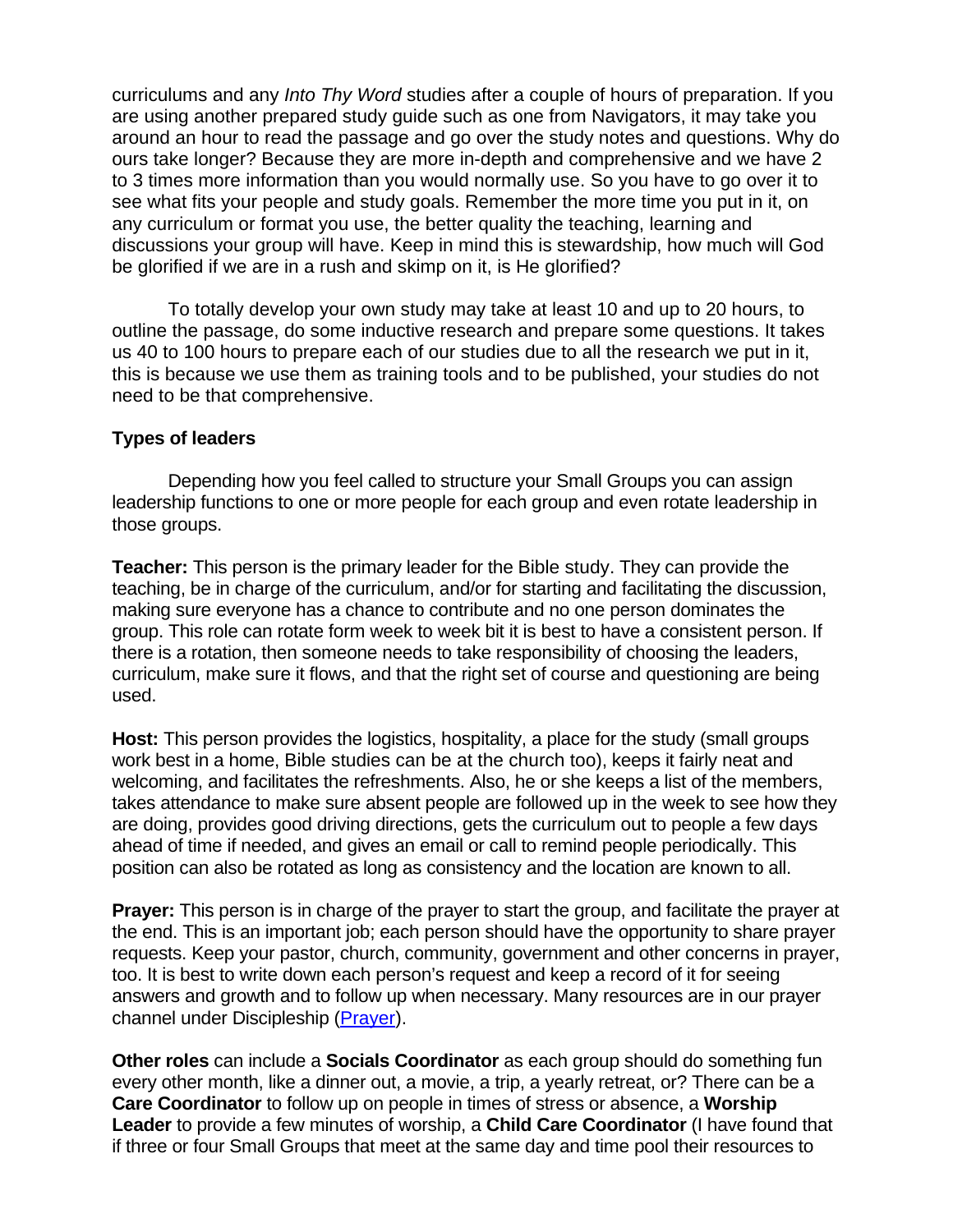hire a sitter, this provides an excellent way to have cost-effective child care in a central location). The point is, not everything should be done by one person!

These people do not need to have theological knowledge or experience; they are the pump primers to get things moving and ask the questions. This works best when you use curriculum that already has the teaching and questions in it, such as any of our studies. You can have groups where people take turns to lead; this has also worked well, especially for professionals and moms who are busy. A good leader is a listener and will help everyone get involved in the discussion. Not all will talk; but there needs to be an atmosphere for dialogue without reproach from others. A good leader will not allow one person, especially him or her, to dominate the discussion unless it is a leader-based Bible study. Even so, community and discussion must be practiced and encouraged.

## **Basic Small Group, Discipleship Group or Bible Study Structure**

There is no best way to structure your Bible study, but there are proven precepts that help structure each group for efficiency, learning, and care in the time allowed. These are suggestions based on a one hour to a one and a half hour and two hour model. For more length, add several minutes of time to the teaching, and break into sub small groups for at least 20 minutes of discussion and prayer, see: (The Main Goal of Bible Study)!

Before you begin the study, it is essential that you spend time in prayer before people come and to start off with when they do come! Of course for personal one on one, you do not need such a structure, but you may glean some principles.

# **Suggested Schedule for a 1 1/2 Hour Bible Study:**

7:00-7:10 Fellowship 7:10-7:25 Worship (3 to 5 songs) and or prayer or welcoming and *how is your day* questions. 7:25-7:35 You may want a bathroom and snack break 7:35-8:15 Bible Study (40 min) 8:15-8:30 Prayer requests and prayer 8:30 Dismiss in prayer 8:30-? Fellowship

### **Suggested Time Schedule for a 2 Hour Bible Study:**

7:00-7:10 Fellowship 7:10-7:25 Worship and or prayer (3 to 5 songs) 7:25-7:35 Break for snacks and bathroom 7:35-:8:15 Bible Study (40+ min) 8:15-8:45 Discussion and prayer (sub-groups or together) (15+min) and prayer (10+min) 8:45-8:50 Re-gather for dismissal in prayer 9:00-? Fellowship

• **Fellowship / Warm up:** Serve refreshments, fellowship, perhaps have instrumental worship music playing too.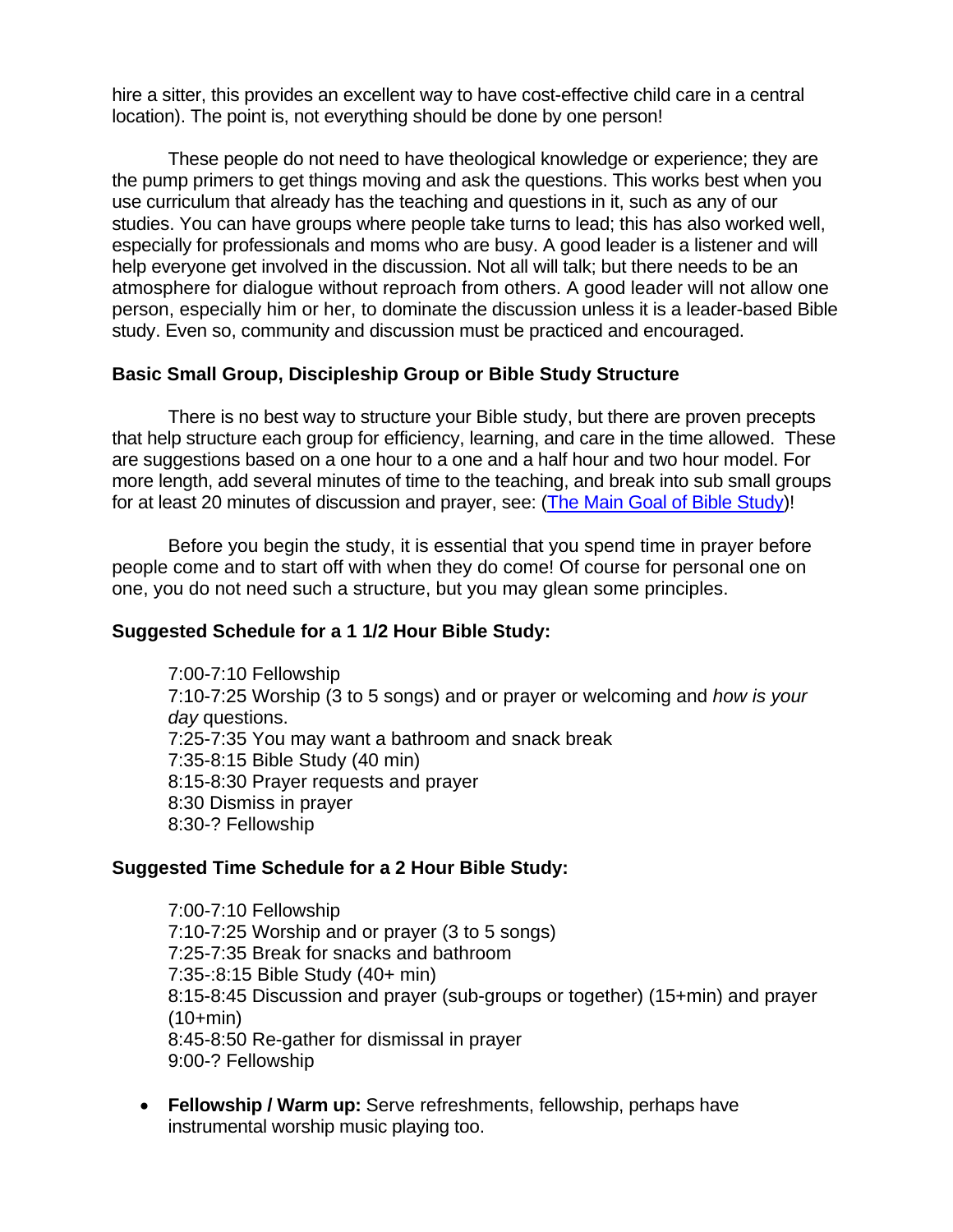- **Prayer:** Open with prayer!
- **Worship**: not necessary but it is great to have! If you do not do worship, then add the time to your prayer time. Also in this section you can have *how is your day* questions see Life Groups (Doing Life Together) for smaller groups.
- **The Study:** Lecture, Curriculum, inductive, exegetical, verse by verse, or…read the passage, then give any relevant teaching that will help stimulate learning and discussion (20 to 40+ minutes), keep in mind that most people are bored after 20 min, thus ask questions from the lecture to stimulate interaction and thinking. Consider a fun opening question (5 minutes). (The Serendipity Bible is a great resource for this, as well as any discussion starters from Youth Specialties; they work great for adults too.)
- **Discussion & Questions:** Encourage discussion; make sure everyone has the opportunity to participate, and seek to end with an application (15+ minutes). For larger groups with more time divide up into small groups for discussion and then you also may come back for a rap up.
- **Close in significant Prayer:** Spend some time asking how everyone's week has been, then spend time fervently praying for one another, the issues from the above categories, and specifics that have come up (15+ minutes)! For lager groups (20+) this should be done in the small groups.

Discipleship and small groups as well as Bible studies are usually one and a half hours to two hours; it depends on time constraints and availability of the people. Sometimes in an adult Sunday school class you may just have an hour. Do not forget to leave room for fellowship. Perhaps you time is 7:00 p.m. to 8:30 p.m., thus you actually start at 7:10 and end promptly at 8:30. This leaves room for people to get to know one another, share life, and fellowship. Make sure you respect people's time.

Then, you need to structure and organize the studies in your church for area coverage, days of the week, and types offered to benefit each member. Also, a leadership structure needs to be in place. For example, for every seven to 10 Bible studies, you need a coach/trainer and a pastor or coordinator in charge of them all. In larger churches you will have Bible studies at the church and in people's homes, you can group the home based Bible studies and Small Groups into groups according to where they live under regional coordinators/leaders whose primary responsibility is to train and be a help for the groups in their area. You can have three areas, four to six or more for major metropolitan areas. Make a flow chart, but make sure your chart and structure is flexible and based on prayer, not in feelings and/or personal agendas. It is also best to have regular meetings for group leaders at least every other month for prayer, training, encouragement, and feedback.

# **Bible Study Training**

What does the essential training entail? Basically, it is what is in this article: Also focus on the Basic Inductive Bible Study Principles and how to resolve conflict. Typical training can also include: